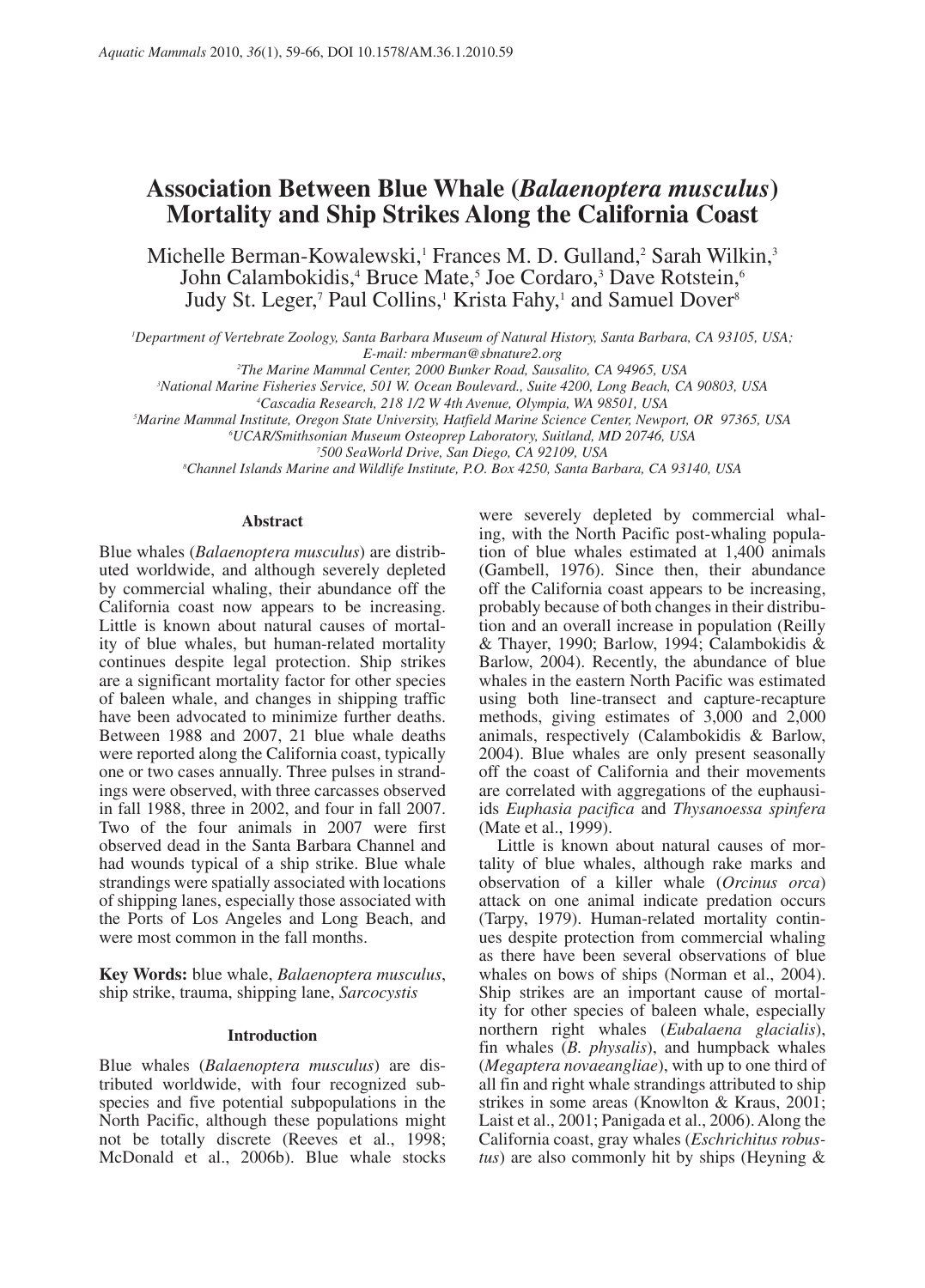Dalheim, 1990). Ship strikes are such an important factor in the lack of recovery of the critically endangered northern right whale (Knowlton & Kraus, 2001) that changes in shipping traffic speed and location, and placement of dedicated spotters on ships have been advocated to minimize future deaths (Vanderlaan & Taggart, 2007; International Whaling Commission [IWC], 2008). To this end, a 10-kt limit on vessel speed and changes to ship routing have been implemented during seasons of peak right whale abundance in some areas of the North Atlantic (International Maritime Organization [IMO], 2008; National Marine Fisheries Service [NMFS], 2008). Despite reports of blue whales observed draped over the bows of ships (Reeves et al., 1998; Norman et al., 2004), data on the frequency of ship strikes and identification of high-risk sites for this species have not been compiled. This paper summarizes two decades of blue whale strandings along the California coast from 1988 to 2007 and identifies regions of ship-strike-associated strandings.

### **Materials and Methods**

Observations of dead whales close to shore or on the beach were reported by members of the general public to the California Marine Mammal Stranding Network or the National Marine Fisheries Service (NMFS). Occasionally, mariners involved in a collision with a whale reported the incident to the NMFS, and these animals were recorded as a vessel strike. Animals were examined in as much detail as logistics allowed. One animal received a complete necropsy as described by Rowles et al. (2001), including collection of tissue samples for histopathology and toxicology, fluids for biotoxin analysis, and examination of skeletal regions; this animal stranded in 2007 and was towed to a beach suitable for an in-depth necropsy. Additionally in 2007, partial necropsies were conducted on two of the strandings, and one other whale was measured, examined externally, and a skin sample was collected for genetic analysis. Biotoxin analyses were conducted in NOAA-contracted laboratories employing standard protocols.

#### **Results**

### *Strandings*

Over the two decades included in this paper, 21 blue whale strandings occurred along the California coast (Table 1). These strandings were temporally and spatially patchy (Figure 1). Three pulses in stranding frequency were observed: the first in fall 1988  $(n = 3)$ , another in summer and fall 2002 ( $n = 3$ ), and a third in fall 2007 ( $n =$ 4), the latter two pulses consisted of ship-struck

whales. In both 1988 and 2002, the three reported strandings were spatially distributed throughout the state of California, ranging from the San Francisco Bay area in the north to San Diego in the south (a distance of over 700 km). In contrast, in 2007, the four strandings were clustered in the Southern California Bight, with most occurring in the Santa Barbara Channel; the maximum separation between these four confirmed reports was 180 km. In nine of the years, there was no blue whale mortality, while in others there were only one  $(n = 4)$  or two  $(n = 3)$  deaths. Of the 21 blue whale deaths along the California coast between 1988 and 2007, eight of these carcasses were confirmed to have died as a result of ship strikes via direct examination of the carcass or by the fact that that they appeared in port associated with a ship  $(n = 3)$ . Five of the ship-struck whales were females, four of which were adults, and three were subadult males (Table 1). The ship-struck whales were found in the vicinity of the shipping lanes entering the San Francisco Bay, the Port of Los Angeles, the Port of Long Beach, and in the Santa Barbara Channel (Figure 1).

Two ship-strike-related mortality clusters occurred within the 20 y examined here. Two whales were mortally struck in 2002 and four in 2007. In 2002, a blue whale (CMMC-C158) had a series of six parallel vertical slashes along its right side and another had a broken left flipper and lacerations on the head, both suspected to be caused by a ship strike. In 2007 (8 to 19 September), five sightings of dead blue whales (representing at least four individual animals) were reported in southern California. This cluster of mortalities was sufficiently anomalous to be designated an "Unusual Mortality Event" (UME) by the NMFS (Wilkinson, 1996). On 8 September 2007, a 22-mlong male blue whale (DSJ2231) was discovered dead floating in Long Beach Harbor, Los Angeles County. It was towed out to sea for disposal after it was measured and sampled for genetics but before a necropsy could be performed. On 11 September 2007, a dead blue whale was observed floating in the Santa Barbara Channel north of Santa Rosa Island at 34° 20' N and 119° 25' W (Figure 1). This female whale (SBMNH-2007- 19) stranded 2 d later on Hobson County Beach, Ventura County, on 13 September 2007. On 12 September 2007, another dead blue whale was seen floating off of San Clemente Island which did not strand. No additional information was collected from this animal, and it is assumed that this animal was the previously documented animal towed from the Long Beach Harbor. The following week (19 September 2007), a dead blue whale (SBMNH-2007-20) was observed in the Santa Barbara Channel at 34° 09.5' N, 119° 29.6' W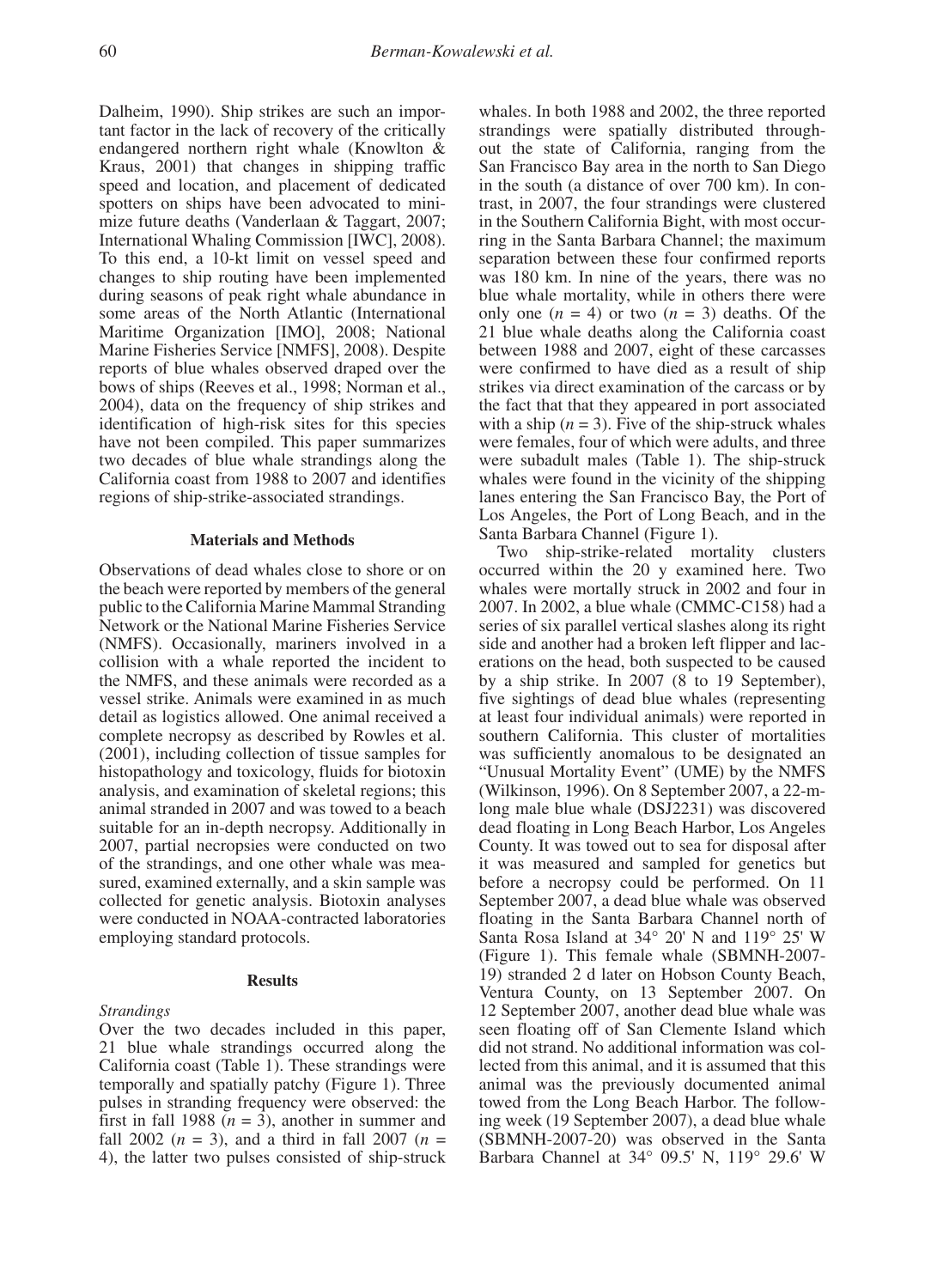

**Figure 1.** Initial locations of reported blue whale strandings with evidence of ship strike from 1988 through 2007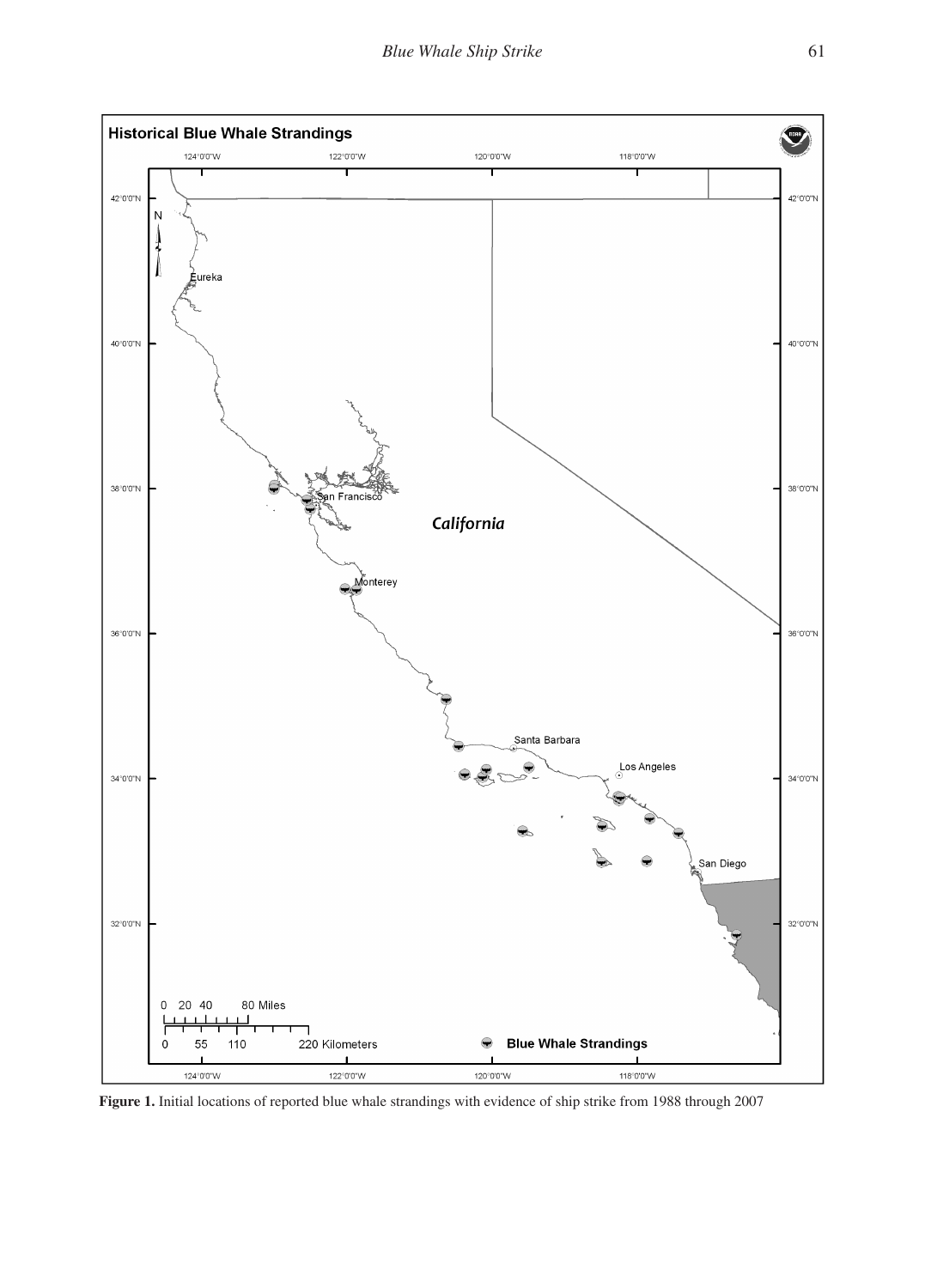|              | Table 1. Reported blue whale ship strikes | in California between 1988 and 2007                                 |                                        |     |                         |                            |                                                                                                                                                    |
|--------------|-------------------------------------------|---------------------------------------------------------------------|----------------------------------------|-----|-------------------------|----------------------------|----------------------------------------------------------------------------------------------------------------------------------------------------|
| Date         | $\mathbf{D}$                              | Location                                                            | Condition Code <sup>*</sup><br>Carcass | Sex | Length<br>$\widehat{E}$ | Probable cause<br>of death | Remarks                                                                                                                                            |
|              | 19 July 1988 LACMNH-JEH-384               | San Clemente Island,<br><b>Box Canyon</b>                           | 4                                      | Σ   | 13.0                    |                            |                                                                                                                                                    |
| 15 Aug 1988  | SBMNH-1988-31                             | San Luis Obispo,<br>Oceano Dunes                                    | 4                                      | 山   | 26.0                    |                            |                                                                                                                                                    |
| 3 Sept 1988  | CAS-RLD-300                               | San Francisco,<br>Fort Funston                                      |                                        | Σ   | 22.1                    | Unknown                    | gastro-intestinal tract empty; heart and lungs eaten away by<br>Large abscess in right chest wall, penetrating chest cavity;<br>sharks.            |
| 2 Sept 1989  | CAS-RLD-337                               | (PRNS), Great Beach<br>Marin, Point Reyes<br>National Seashore      | 3                                      | Σ   | 23.0                    |                            | carcass; fresh shark bites; 3-m great white shark observed in<br>Length measurement taken from a distance of 5 to 6 m from<br>vicinity of carcass. |
| 17 Aug 1992  |                                           | Government Point<br>Santa Barbara,                                  | 4                                      | Σ   | 9.6                     |                            | Carcass inaccessible.                                                                                                                              |
| 12 Sept 1992 |                                           | Marin, PRNS, Sea Lion<br>Cove                                       | 4                                      | ⊃   | 16.8                    |                            |                                                                                                                                                    |
| 2 Aug 1993   | LACMNH-TDL-169 San Nicolas Island,        | West End                                                            | 3                                      | Щ   | 24.4                    | Ship strike                | gular regions; 3 to 5 propeller-like slashes through ventral<br>Lesion consistent with hematoma in lower right jaw and<br>pleats in gular region.  |
| 4 Oct 1993   |                                           | Monterey, offshore                                                  |                                        | ⊃   |                         | Unknown                    | Carcass floating offshore.                                                                                                                         |
| 12 Jan 1994  |                                           | Santa Rosa Island,<br>Green Canyon                                  |                                        | コ   | 18.0                    |                            |                                                                                                                                                    |
| 11 Aug 1996  | SBMNH-1996-078                            | San Miguel Island,<br>Simonton Cove                                 |                                        | Σ   | 22.4                    | Unknown                    |                                                                                                                                                    |
|              | 14 June 1997 SCIC-97-001                  | Santa Catalina Island,<br>between Ben Weston<br>Point & China Point |                                        | z   | 23.2                    | Unknown                    |                                                                                                                                                    |
| 22 July 2002 | CMMC-C-158                                | Marin, Tennessee Valley<br>Beach                                    |                                        | Щ   | 23.5                    | Ship strike                | Carcass first sighted floating offshore on 16 July 2002,<br>19.3 km west of Golden Gate Bridge.                                                    |
| 4 Oct 2002   |                                           | South of Angel's Gate<br>Port of Los Angeles,                       | 4                                      | Σ   | 21.3                    | Ship strike                | Suspected ship strike; broken left flipper; deep cuts on left<br>side of head.                                                                     |
| 10 Oct 2002  | NMFS-KXD-0033                             | Pendleton, White Beach<br>San Diego, Camp                           |                                        | Σ   | 23.0                    | Unknown                    |                                                                                                                                                    |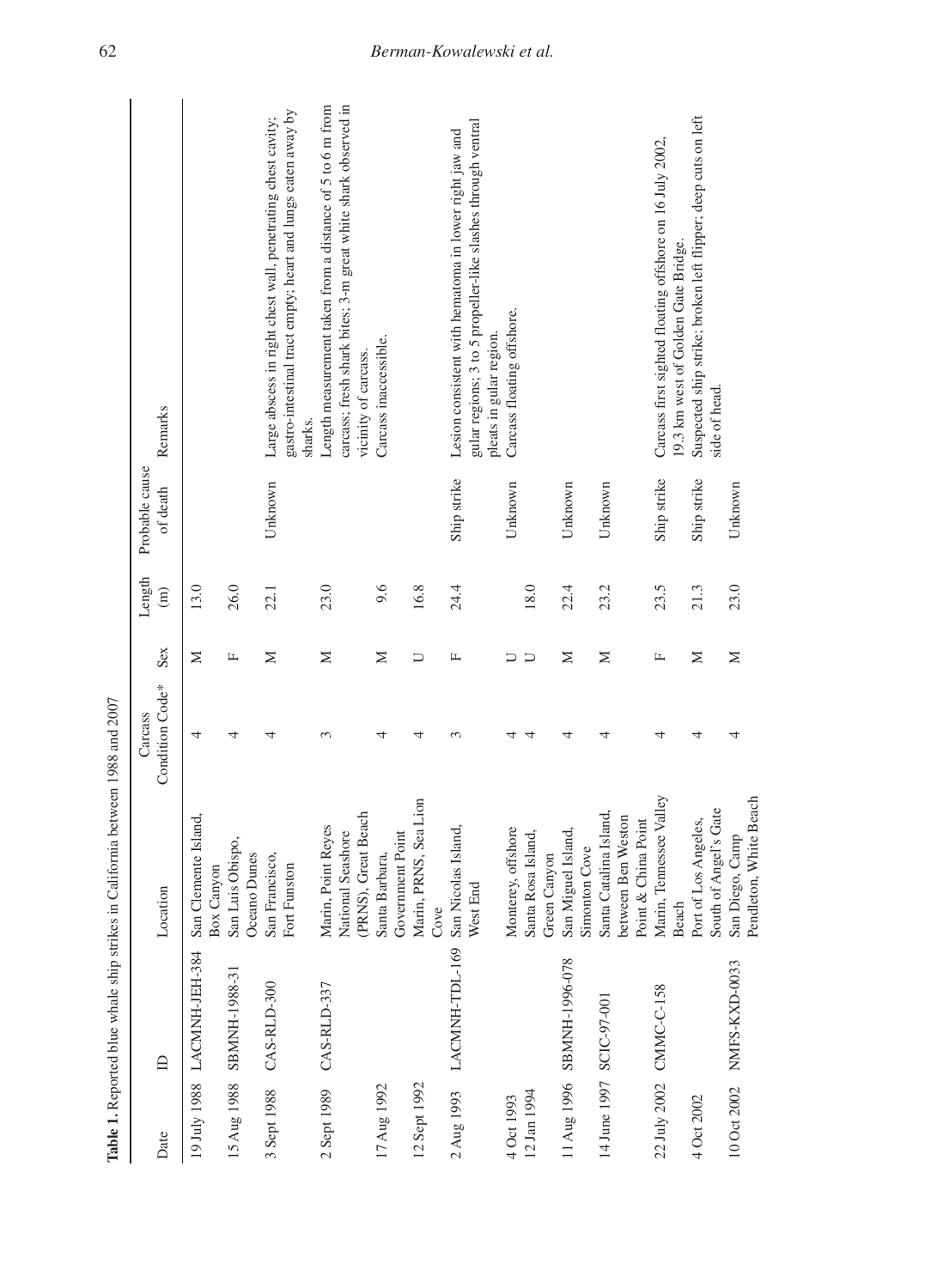| Remarks                    | vessel from collision; no blood observed in water according<br>whale; whale appeared upset but not injured; no damage to<br>in front of vessel; vessel hit tail section of 12.2- to 13.7-m<br>Vessel collided (glancing blow) with animal that surfaced<br>to reporting party. |                                                         |            | Animal discovered floating inside the Long Beach Harbor. | First observed on 11 September 2007; washed in at Hobson<br>County Park, Ventura County on 14 September 2007 and<br>was necropsied. | Dead floating whale reported, could be a re-sight of<br>LACMNH-DSJ-2231. | consistent with an animal that was Code 3 on 8 September<br>whale. The animal was buried by the local municipality<br>the decomposition state, as shown by the photos, is not<br>could be a resight of LACMNH-DSJ-2331; however,<br>Reported as a 22-m, moderately decomposed blue<br>and no samples were collected. Note: This animal<br>2007. | September 2007; this animal was towed to shore and<br>First observed in the Santa Barbara Channel on 19<br>necropsied on 22 September 2007 | Right pectoral flipper severed; ~3.7-m male fetus found<br>nearby.                                                         |  |
|----------------------------|--------------------------------------------------------------------------------------------------------------------------------------------------------------------------------------------------------------------------------------------------------------------------------|---------------------------------------------------------|------------|----------------------------------------------------------|-------------------------------------------------------------------------------------------------------------------------------------|--------------------------------------------------------------------------|-------------------------------------------------------------------------------------------------------------------------------------------------------------------------------------------------------------------------------------------------------------------------------------------------------------------------------------------------|--------------------------------------------------------------------------------------------------------------------------------------------|----------------------------------------------------------------------------------------------------------------------------|--|
| Probable cause<br>of death | MORTALITY<br>Ship strike;<br>NOT                                                                                                                                                                                                                                               | Ship strike<br>Unknown                                  |            | Assumed ship<br>strike                                   | Ship strike                                                                                                                         |                                                                          |                                                                                                                                                                                                                                                                                                                                                 | Ship strike                                                                                                                                | Ship strike                                                                                                                |  |
| Length<br>$\widehat{E}$    | 13.7                                                                                                                                                                                                                                                                           | 15.9<br>18.1                                            |            | 22.0                                                     | 24.0                                                                                                                                |                                                                          | 22.0                                                                                                                                                                                                                                                                                                                                            | 21.2                                                                                                                                       | 22.0                                                                                                                       |  |
| Sex                        | Þ                                                                                                                                                                                                                                                                              | Σ<br>Щ                                                  |            | Σ                                                        | Щ                                                                                                                                   | Σ                                                                        | コ                                                                                                                                                                                                                                                                                                                                               | Σ                                                                                                                                          | Щ                                                                                                                          |  |
| Condition Code*<br>Carcass |                                                                                                                                                                                                                                                                                | 3                                                       |            |                                                          | 4                                                                                                                                   | 3                                                                        | 3                                                                                                                                                                                                                                                                                                                                               | 3                                                                                                                                          | 4                                                                                                                          |  |
| Location                   | San Diego, offshore                                                                                                                                                                                                                                                            | Monterey, del Monte<br>Port of Los Angeles,<br>Berth 91 | Beach      | Los Angeles, Port of<br>Long Beach, West Basin           | Santa Barbara Channel                                                                                                               | 25 miles NE                                                              | San Clemente Island<br>Playa Hermosa,<br>Ensenada, Baja<br>California, Mexico                                                                                                                                                                                                                                                                   | South of Platform Grace<br>Santa Barbara Channel,                                                                                          | esh Dead, 3: Moderate Decomposition, 4: Severe Decomposition, 5: Mummified/Skeletal<br>San Miguel Island,<br>Simonton Cove |  |
| $\mathbf{D}$               |                                                                                                                                                                                                                                                                                | MLML-MM-1137/<br>LACMNH-<br>DSJ-2164                    | TMMC-C-194 | LACMNH-<br>DSJ-2231                                      | SBMNH-2007-19                                                                                                                       |                                                                          |                                                                                                                                                                                                                                                                                                                                                 | 19 Sept 2007 SBMNH-2007-20                                                                                                                 | *Carcass Condition Code: 1: Alive, 2: Fr<br>29 Nov 2007 SBMNH-2007-25                                                      |  |
| Date                       | 22 July 2003                                                                                                                                                                                                                                                                   | 21 Aug 2004<br>1 Oct 2004                               |            | 8 Sept 2007                                              | 11 Sept 2007                                                                                                                        | 12 Sept 2007                                                             | 19 Sept 2007                                                                                                                                                                                                                                                                                                                                    |                                                                                                                                            |                                                                                                                            |  |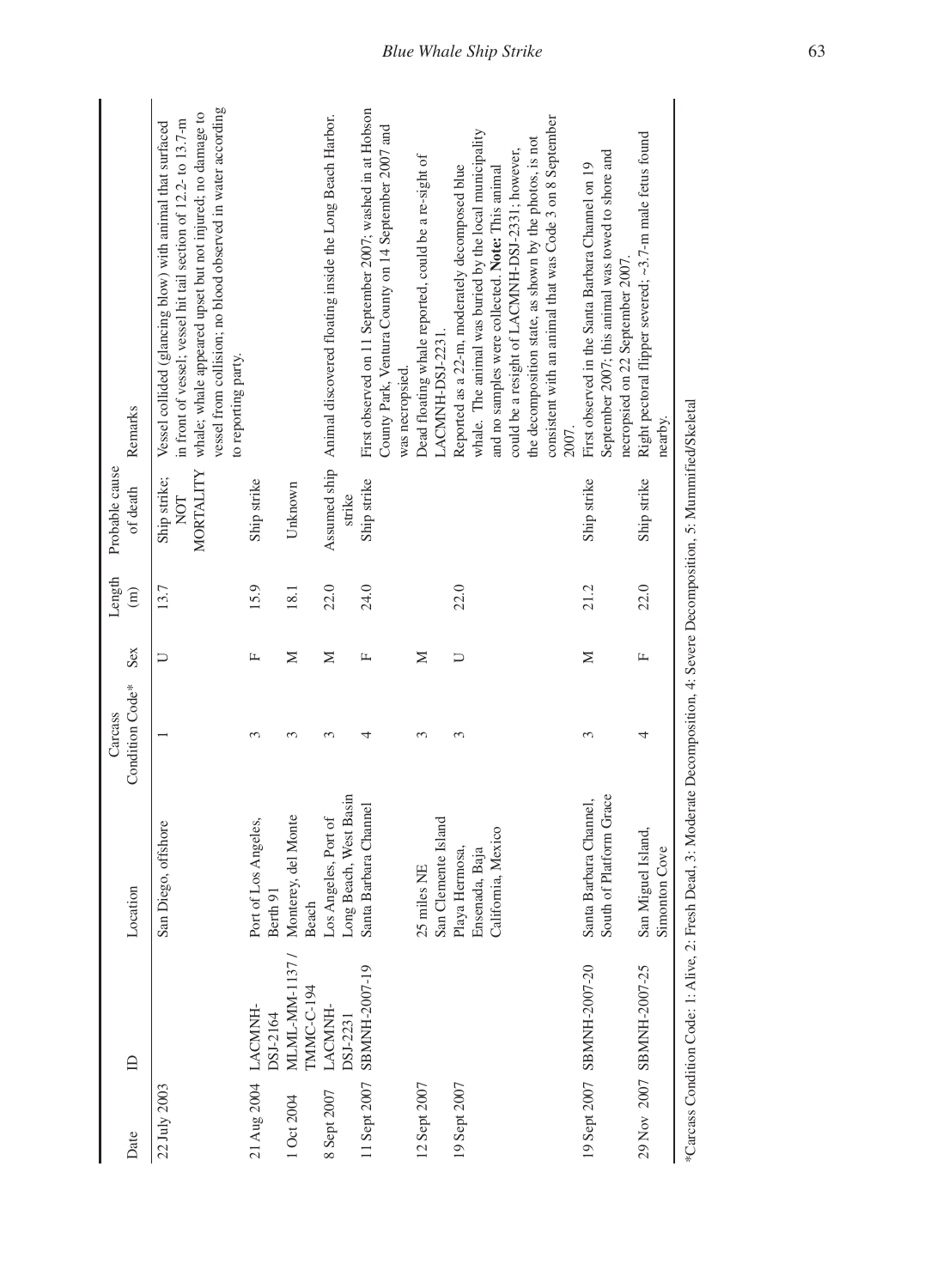and was towed to the mainland for full necropsy examination. On this same date, a fresh dead blue whale was observed on the beach near Ensenada, Mexico, but was disposed of before a necropsy could be conducted (L. Rojas, pers. comm., 19 September 2007). This whale was not included in the overall UME total due to a lack of necessary data to confirm the species identification and the inability to determine if it represented a unique individual or a re-sight of one of the carcasses observed previously.

# *Postmortem Examinations*

Whale SBMNH-2007-19 was a 24-m-long female in good nutritional condition (ventral blubber thickness on the axillary girth 9 cm). There was a sharply demarcated linear mark on the skin surface running circumferentially from the dorsum around the left lateral flank approximately that was 1 m in length and 15 cm wide at the level of the posterior end of the throat grooves. Extensive staining consistent with hemorrhage was present in the blubber and underlying muscle along the left side of the animal, with a sharp demarcation between stained blubber and normal blubber approximately two-thirds around the animal, and petecchial hemorrhages in the blubber cranial to the lesion. Skeletal muscle below the discolored blubber was macerated, and transverse processes were severed from lumbar vertebrae in this region.

Whale SBMNH-2007-20 was a 21-m-long male in good nutritional condition with a midbody lateral blubber thickness of 17 cm and a mid-body ventral blubber thickness of 9 cm. A detailed necropsy on this animal revealed comminuted fractures of five cranial ribs on the right side, the cranial thoracic vertebrae, and caudal skull, all with extensive associated skeletal muscle damage and staining consistent with hemorrhaging on broken margins implying an antemortem injury. Urine and gastric fluid tested by liquid chromatographic separation (LC-MS/MS) had no detectable levels of domoic acid or saxitoxin. The intestines contained moderate burdens of acanthocephalans morphologically consistent with *Bolbosoma turbinella* previously recorded in blue whales by Measures (1992). Histopathology revealed verminous pneumonia, glomerulonephritis, and myocardial fibrosis with intramyosial protozoal cysts. The glomerular changes chiefly involved the Bowman's capsule, which was thickened for most glomeruli; however, the parietal epithelial cells were typically flat and uniform. In those glomeruli where the capsules exhibit variable thickening, there was a mild increase in the thickness of glomerular basement membranes and occasional formation of adhesions between

glomeruli and Bowman's capsule. Myocardial fibrosis was mild and unlikely to have resulted in cardiac dysfunction. Protozoal cysts that were morphologically most suggestive of *Sarcocystis* sp. were observed in myofibers without an associated inflammatory reaction. Interestingly, this is the first report of protozoa in blue whale myocardium, although such parasites have been observed incidentally in other marine mammals (Akao, 1970), and their pathogenicity is unclear.

The last reported 2007 blue whale stranding (SBMNH 2007-25) was a 22 m female found on 29 November at San Miguel Island. It had a severed right pectoral flipper, and an expelled male fetus measuring 365 cm in length was found a few hundred meters away.

#### **Discussion**

These data indicate that ship strike is an important cause of blue whale mortality along the California coast, and a spatial and temporal cluster in 2007 raised concerns about factors predisposing blue whales to this event. Photographic identification of blue whales using primarily small boat surveys and photographs of distinct markings has been conducted along the California coast since the mid-1980s (Calambokidis et al., 1990; Calambokidis & Barlow, 2004). During 2007, eight dedicated small boat surveys were conducted for photographic identification by Cascadia Research, and opportunistic photographs from whale watch boats by the Channel Islands Naturalists Corps were also examined. Additionally, suction cup tags were deployed on 12 animals that were part of 10 single or pairs of blue whales from 6 to 8 September 2007. These instruments recorded a wide variety of data, including depth, acoustics, pitch, and roll, and they allowed determination of whether feeding was occurring (see Goldbogen et al., 2006; Calambokidis et al., 2008).

Blue whales were more abundant in the Santa Barbara Channel during 2007 than in previous years and appeared to be most abundant in early September. Blue whales were photo-identified 796 times in 2007, representing 286 different individuals based on photographic identification (Calambokidis et al., 2009a). This is the highest annual number of individuals identified in the Santa Barbara Channel since this type of research began in 1992, despite fewer dedicated small boat surveys in 2007 (eight) compared to the average per year (ten), and eclipsing the previous maximum of 174 individuals in 2002. Most of these identifications were made in August (138 individuals) and September (199 individuals) of 2007 (266 unique IDs for the 2 mo) immediately preceding and during the time period of the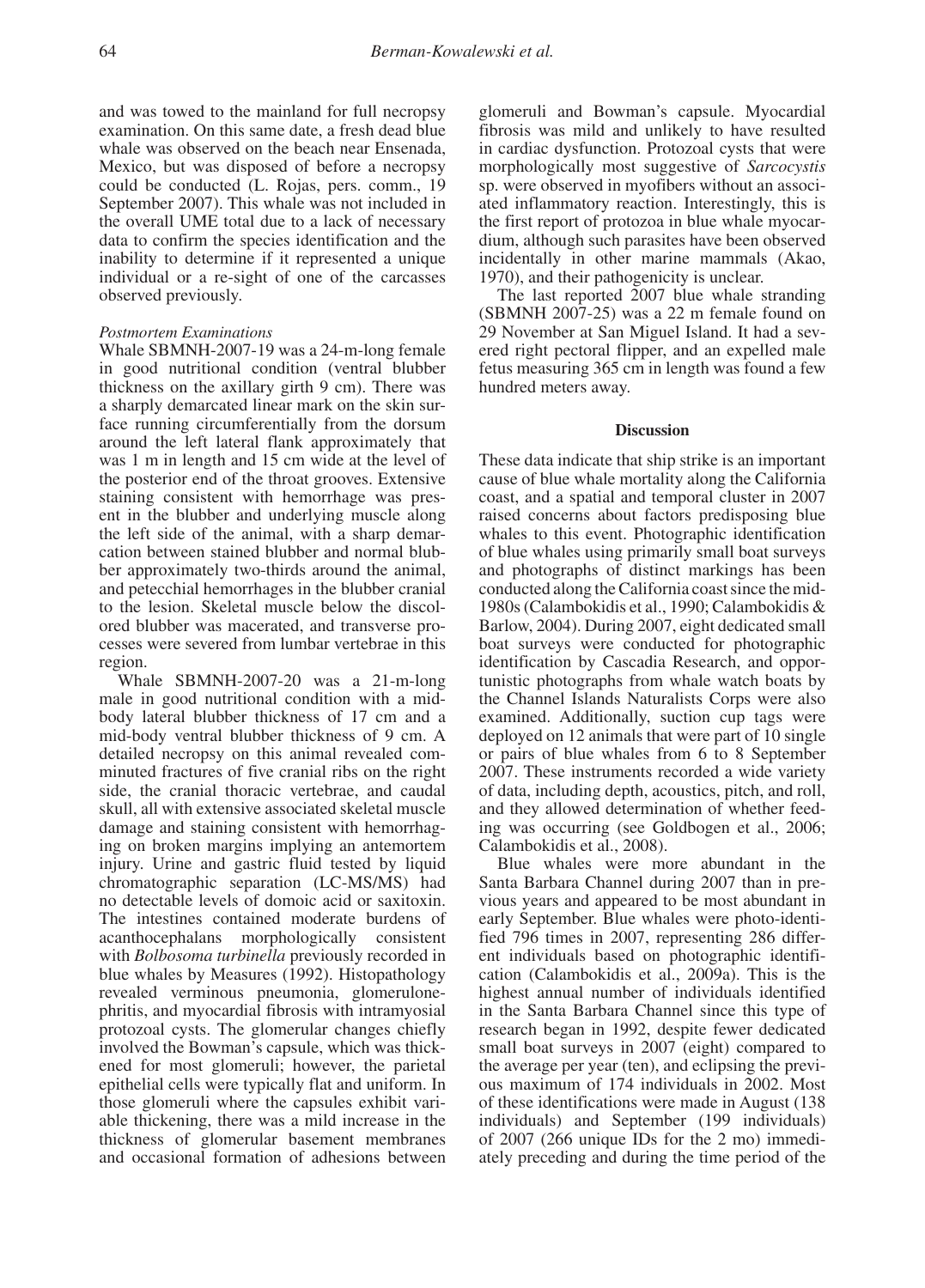UME. High numbers of blue whales in the Santa Barbara Channel immediately prior to the shipstrike events were also revealed by the analysis of the data over the 8 d preceding the discovery of the first ship-struck blue whale (1 to 8 September) with 141 individual whales identified. The single highest number of blue whale identifications in any single day was made on 8 September 2007 (69 individuals). This was the same day the first ship-struck blue whale was documented and just 3 d before SBMNH-2007-19 was observed floating in the Santa Barbara Channel. In addition to more whales being in the vicinity of the Santa Barbara Channel in fall 2007, there were also some indications that blue whales were distributed within the shipping lanes more than in previous years. One concentration of feeding blue whales identified from 6 to 8 September 2007 was located in the shipping lanes, and another concentration area was within 1 nmi of the shipping lanes. Suctioncup tagging conducted 6 to 8 September 2007 showed that, of ten whales tagged outside of the shipping lanes, three whales traveled across or into the shipping lanes and that two others spent time within 1 nmi of the shipping lanes during the period between tag deployment and recovery. The tags also confirmed that the whales in this region were primarily milling and feeding at depths of 150 to 300 m during this period.

These data indicate that blue whales are susceptible to mortality from ship strikes off the coast of California during their seasonal association with the area, particularly when krill occur in the shipping lanes. Although blue whales are generally present in the region every year, fine-scale distribution of prey species into the shipping lanes, as happened in fall 2007, could significantly increase the risk of ship strikes on foraging blue whales by large vessels. Shipping traffic is increasing annually along the California coast (McDonald et al., 2006a). Increasing whale populations and oceanic changes may require animals to exploit new or return to historical waters in search of adequate resources (Calambokidis et al., 2009b). Thus, it is likely that the risk of blue whale mortality as a consequence of their seasonal presence in shipping lanes will continue. Ship strikes on whales are a cosmopolitan problem and well-documented in fin and right whales (Laist et al., 2001; Kraus et al., 2005; Panigada et al., 2006). Here results from stranding observations of blue whale mortalities resulting from injuries believed to be a result of vessel collisions demonstrate that blue whales are also at risk, and mitigation measures developed for other species of whales should be considered for blue whales off the California coast if further mortality is to be reduced.

## **Acknowledgments**

We thank all the California Marine Mammal Stranding Network participants for assistance in generating the data reported here, the National Marine Fisheries Service Marine Mammal Unusual Mortality Event Response Fund for financial assistance, and the numerous volunteers who made full necropsy examinations in 2007 possible. We also thank Spencer Fire, National Ocean Service, for his rapid bio-toxin analysis, as well as volunteer pilot Stephen Parker and National Geographic photographer Flip Nicklin for reporting specimen SBMNH 2007-19 during their spotting and aerial photography in support of Oregon State University satellite's tagging of blue whales.

### **Literature Cited**

- Akao, S. (1970). A new species of *Sarcocystis* parasitic in the beluga whale (*Balaenoptera borealis*). *Journal of Protozoology*, *17*, 290-294.
- Barlow, J. (1994). Abundance of large whales in California coastal waters: A comparison of ship surveys in 1979/80 and in 1991. *Report of the International Whaling Commission*, *44*, 399-406.
- Calambokidis, J., & Barlow, J. (2004). Abundance of blue and humpback whales in the eastern North Pacific estimated by capture-recapture and line-transect methods. *Marine Mammal Science*, *20*, 63-85. doi: 10.1111/ j.1748-7692.2004.tb01141.x
- Calambokidis, J., Oleson, E. M., & McKenna, M. F. (2009a). *Examination of blue whale occurrence, behavior, and reaction to ships in and around shipping lanes and insights into ship strikes 2007-2009* (Draft Final Report for NMFS Contract Number DG133F08SE4653 with additional support from ONR Award Number N000140811221). Washington, DC: National Marine Fisheries Service.
- Calambokidis, J., Barlow, J., Ford, K. B., Chandler, T. E., & Douglas, A. B. (2009b). Insights into the population structure of blue whales in the eastern North Pacific from recent sightings and photographic identifications. *Marine Mammal Science*, *25*, 816-832. doi: 10.1111/j.1748-7692.2009.00298.x
- Calambokidis, J., Schorr, G. S., Steiger, G. H., Francis, J., Bakhtiari, M., Marshall, G., et al. (2008). Insights into the underwater diving, feeding, and calling behavior of blue whales from a suction-cup attached video-imaging tag (Crittercam). *Marine Technology Society Journal*, *41*, 15-25. doi:10.4031/002533207787441980
- Calambokidis, J., Steiger, G. H., Cubbage, J. C., Balcomb, K. C., Ewald, C., Kruse, S., et al. (1990). Sightings and movements of blue whales off central California 1986- 88 from photo-identification of individuals. *Report of the International Whaling Commission, Special Issue 12*, 343-348.